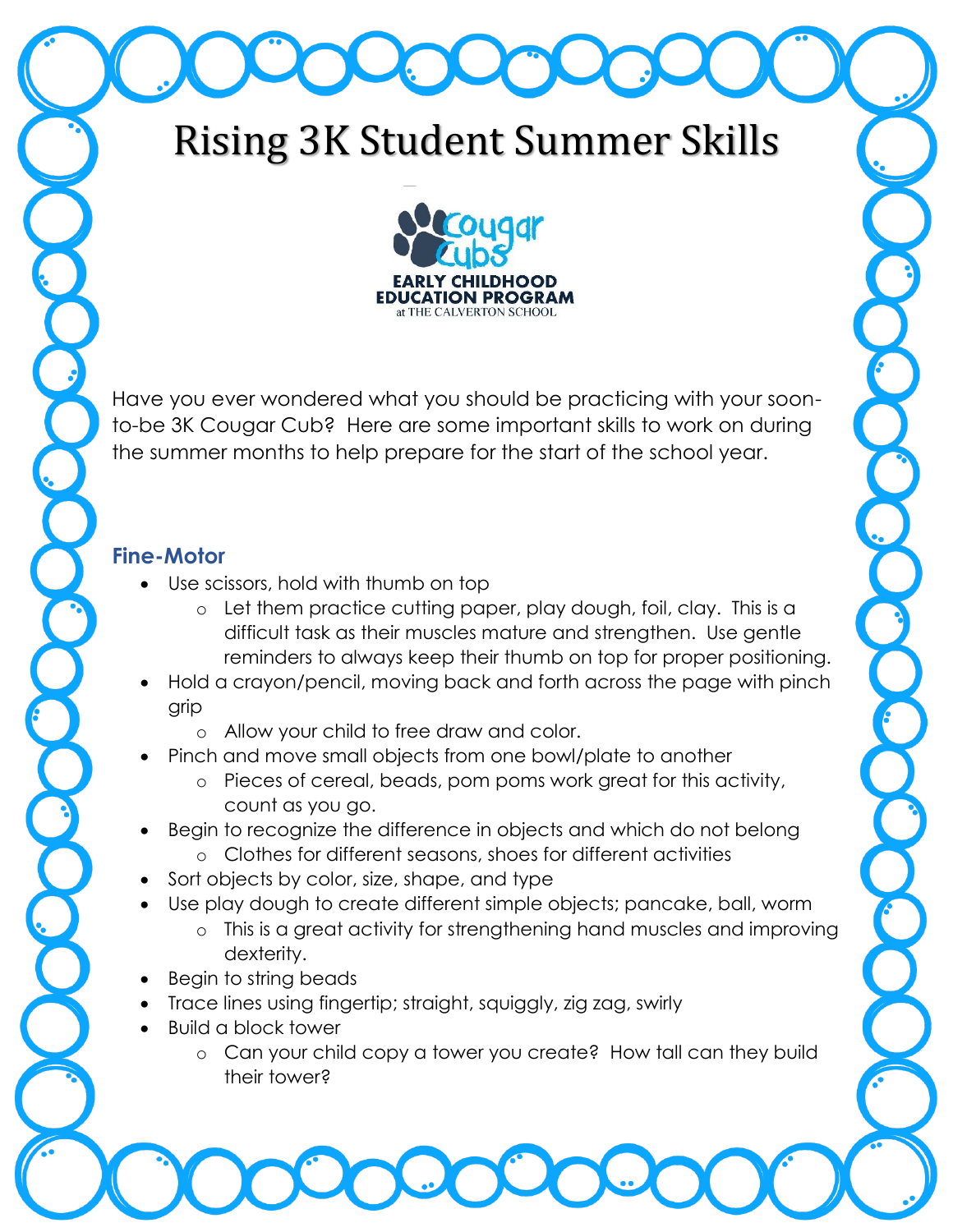#### **Gross-Motor**

- Jump from spot to spot
	- o Place several paper plates on the ground and have your child jump from plate to plate. You can also use chalk to draw circles on the sidewalk/driveway.
- Hop on two feet
- Begin to balance on one foot
	- o Start by lifting one foot and hold for a few seconds, then switch.
- Kick and toss a ball
- Run
- Walk heel to toe
- Create an obstacle course using gross-motor skills
	- o Include many different things for your child to do; jump, walk in a circle, walk a line, crawl through a tunnel, climb up and over something
- Go swimming
- Practice crab walks

# **Eating and Self Care**

- Use a fork and spoon
- Independently use the bathroom
	- o Pull down pants, underwear, wipe, pull up pants and underwear
- Sit at the table until excused by an adult
	- o Practice asking to be excused when finished
- Put on shoes and rain boots independently
- Put on clothing
- Practice using zippers
- Open and close containers used for lunch (Ziploc, Tupperware, straws, etc.)

# **Cognitive**

- Names several colors
	- o As you talk with your child, mention colors as you touch and describe things, "I love your pink dress!"
- Counts to 10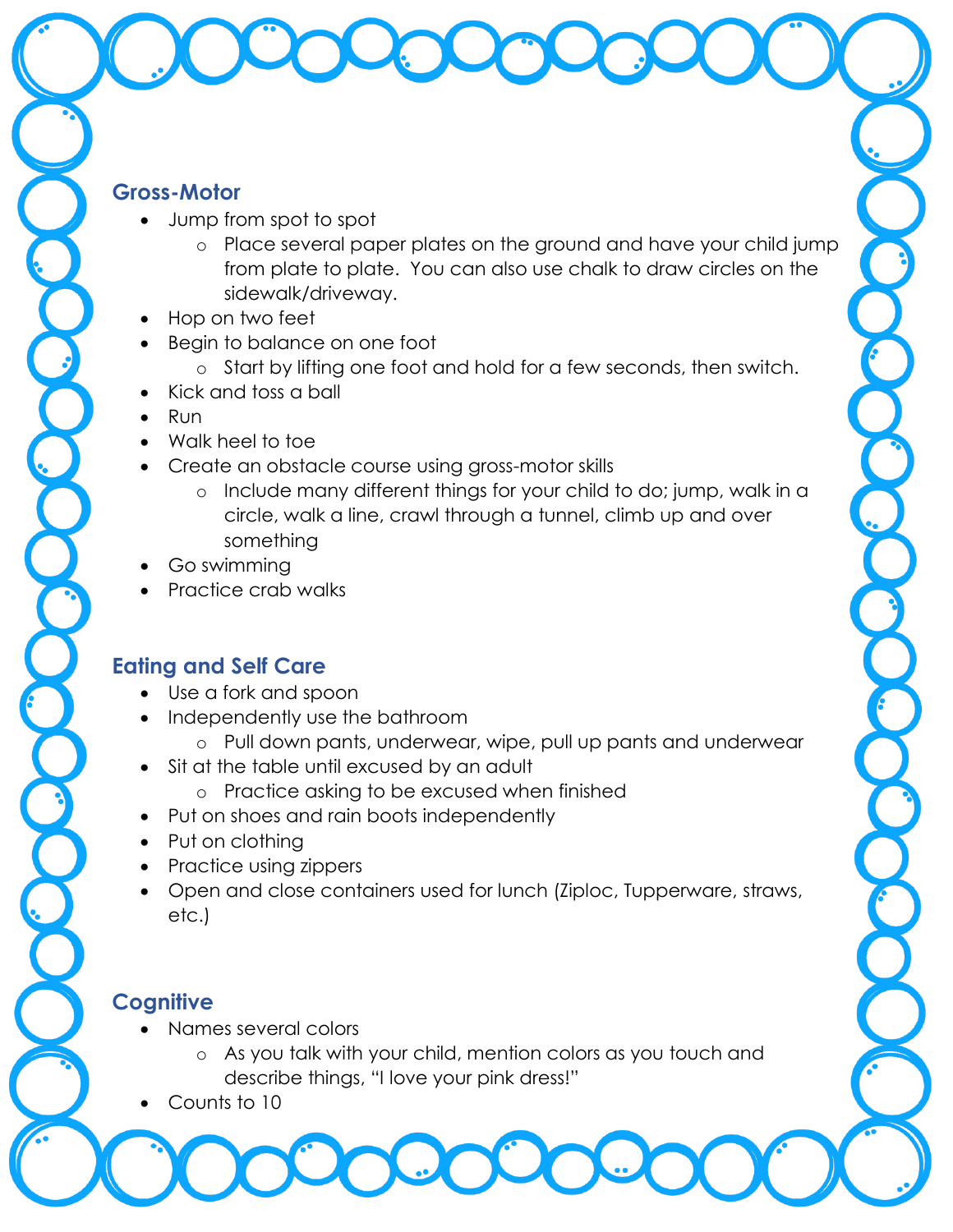## **Cognitive (Cont.)**

- Points to items one at a time while saying the corresponding number
	- o Practice counting object; at the grocery store as you put things in the cart, as you take things out of the dryer, as you hand out snack.
- Identifies some letters
	- o Point out letters throughout your day or as you read. Have lots of opportunities for your child to see their name in print.
- Begin identifying beginning letter of their name
- Sing the alphabet song
- Listen and attend to a task for 10-15 minutes
	- o Practice sitting and following directions or working on a focused activity for 10-15 minutes.
- Communicates first and last name and age appropriately

### **Pre-Reading**

- Shows interest in books and reading
- Read each night before bed
- Allow your child to retell stories when looking at a book
- Use stuffed animals or puppets to act out stories
- Attends to stories when they are read
	- o Ask your child questions about the book, sharing their favorite parts or pictures
- Identifies the front and back of a book
- Have lots of different types of books available
	- o Provide time for your child to explore different genres alone, looking at pictures, showing you their favorite books and pages.
- Allow your child to "read" to you
- Talk about the pictures in the book an let them tell you what is happening

### **Language**

- Communicate needs to others
- Follows 1-2 step directions
- Speech is easily understood by classroom visitors
- Begins to understand conversational flow (talking and listening)
	- o Take turns asking and answering questions, stopping to comment when appropriate.
- Call or Facetime family members and let your child lead a conversation